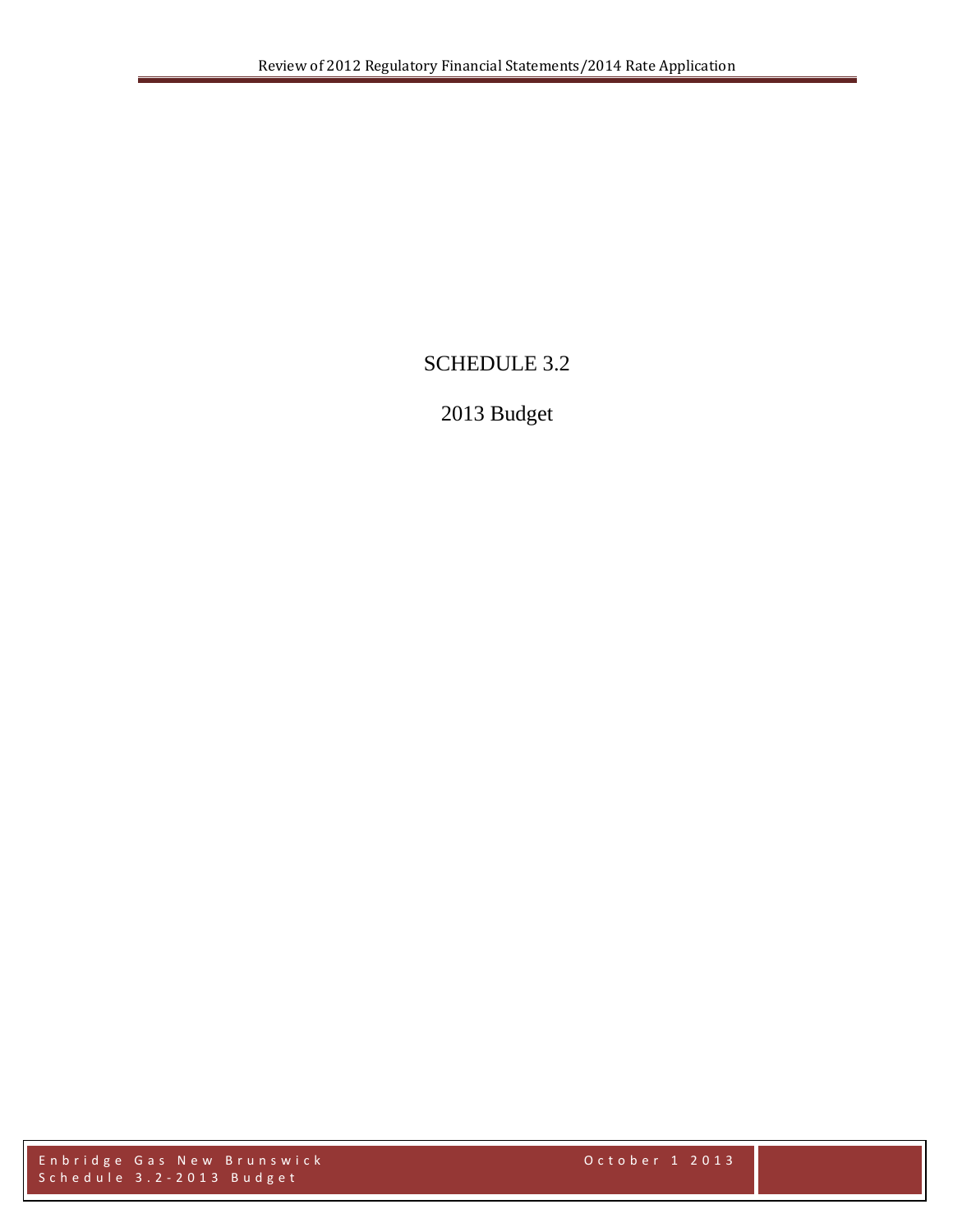Budget Balance Sheet for Regulatory Purposes As at December 31, 2013

| (in thousands of dollars)                                                                                                           |                         |
|-------------------------------------------------------------------------------------------------------------------------------------|-------------------------|
| <b>Assets</b>                                                                                                                       | 2013                    |
| <b>Regulated Assets</b>                                                                                                             |                         |
| Property, Plant and Equipment (Note 2)<br>Gas Distributor Plant in Service - Net (includes AFUDC capitalized during 2013 of \$42.0) | \$<br>174,026           |
| <b>Construction Work In Progress - Gas Distributor Plant</b>                                                                        | 2,009                   |
| <b>Total Property, Plant &amp; Equipment</b>                                                                                        | 176,035                 |
| <b>Deferred Charges</b>                                                                                                             |                         |
| Deferred Development Costs - Net (Note 3)<br>Development O&M Capitalized Costs - Net (Note 4)<br><b>Total Deferred Charges</b>      | 425<br>97,134<br>97,559 |
| <b>Short Term Investments</b>                                                                                                       | 2,978                   |
| <b>Total Regulated Rate Base Assets</b>                                                                                             | 276,572                 |
| Other Regulated Assets (Note 5)                                                                                                     | 28,779                  |
| <b>Total Regulated Rate Base Assets</b>                                                                                             | 305,351                 |
| <b>Regulatory Deferral (Note 1)</b>                                                                                                 | 178,747                 |
| <b>Total Assets</b>                                                                                                                 | \$<br>484,098           |
| <b>Liabilities and Partner's Equity</b><br>Partner's Equity (Ratebase) (Note 1)                                                     | \$<br>127,853           |
| Long-term Advances from Associates and Affiliates (Notes 1 and 6)                                                                   | 160,339                 |
| Other Regulated Liabilities (Note 7)                                                                                                | 17,159                  |
|                                                                                                                                     | 305,351                 |
| <b>Partner's Equity (Regulatory Deferral)</b>                                                                                       | 178,747                 |
| <b>Total Liabilities and Equity</b>                                                                                                 | \$<br>484,098           |

**Financial Statement Effects of Rate Regulation and Legislative Changes –** Note 1 **Rate Base for Regulatory Purposes –** Note 12 **Capital Structure for Regulatory Purposes** – Note 13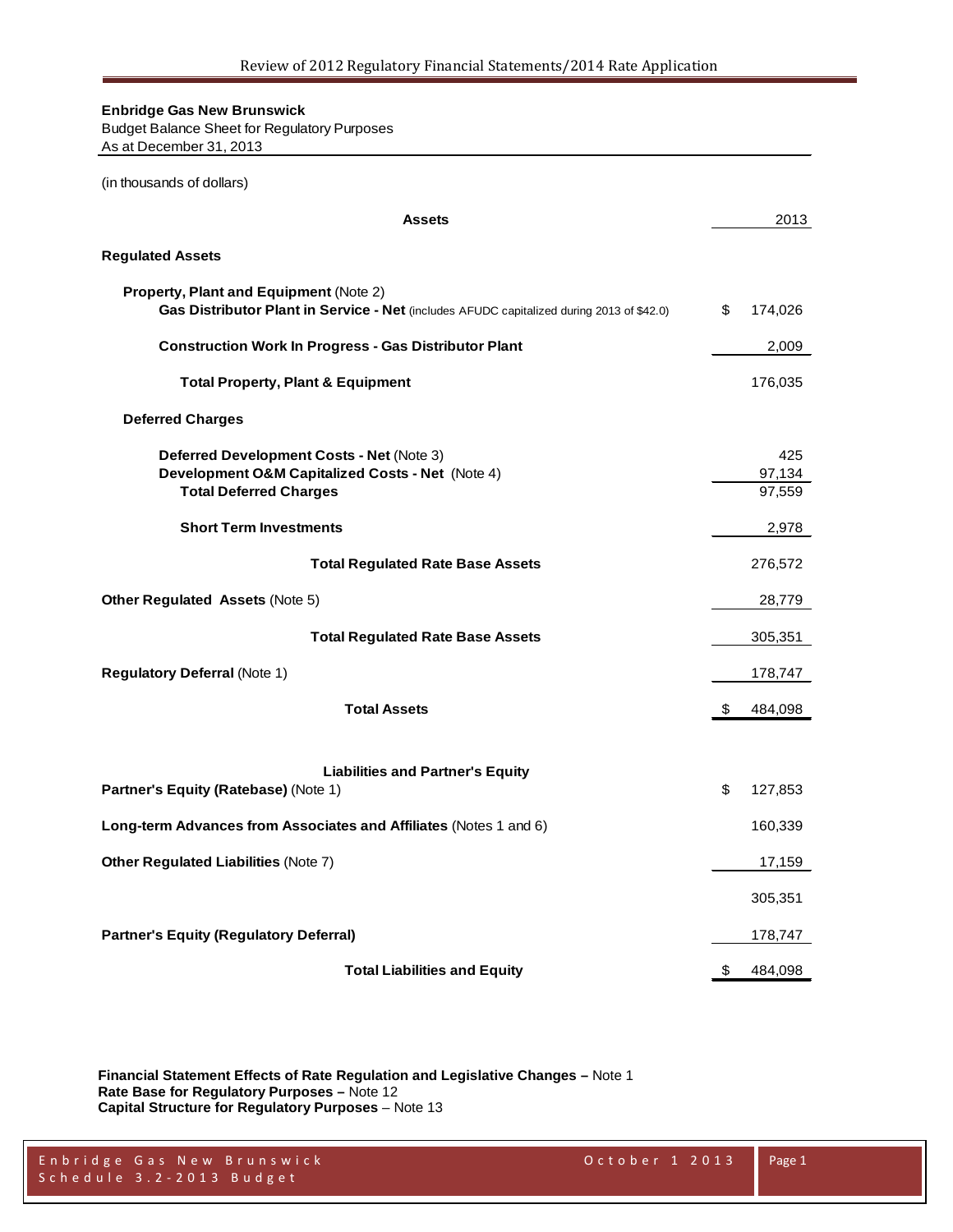Statement of Budgeted Income for Regulatory Purposes For the year ended December 31, 2013

(in thousands of dollars)

|                                                                                 | 2013            |
|---------------------------------------------------------------------------------|-----------------|
| Revenue                                                                         |                 |
| <b>Operating Revenue (Note 8)</b>                                               |                 |
| Gas distribution                                                                | \$<br>41,580    |
| Miscellaneous                                                                   | 175             |
| <b>Allowance for Funds Used During Construction</b>                             | 42              |
|                                                                                 | 41,797          |
| <b>Installation Service</b>                                                     |                 |
| Revenue                                                                         | 590             |
| Cost of goods sold                                                              | (383)           |
|                                                                                 | 207             |
| <b>Total Revenue</b>                                                            | 42,004          |
|                                                                                 |                 |
| <b>Expenses</b>                                                                 |                 |
| <b>Operating Expenses</b>                                                       |                 |
| Operating and maintenance (Note 9)                                              | 11,969<br>1,901 |
| Transportation (net)                                                            | 13,870          |
| Total Operating and maintenance expenses                                        |                 |
| Bad debt expense                                                                | 226             |
| Amortization of Property, Plant and Equipment                                   | 7,459           |
| <b>Municipal and Other Taxes</b>                                                | 1,195           |
| Interest on Amounts Due to Associates & Affiliates and Other Interest (Note 10) | 8,473           |
| <b>Amortization of Deferred Development Costs</b>                               | 2,908           |
| <b>Total Expenses</b>                                                           | 34,131          |
| Income before Extraordinary Items, Regulatory Deferral and Return on Rate Base  | 7,873           |
| <b>Regulatory Deferral</b>                                                      |                 |
|                                                                                 |                 |
| <b>Regulated Return on Equity (Note 11)</b>                                     | \$<br>7,873     |

**Financial Statement Effects of Rate Regulation and Legislative Changes –** Note 1 **Details of Affiliate Transactions** – Note 14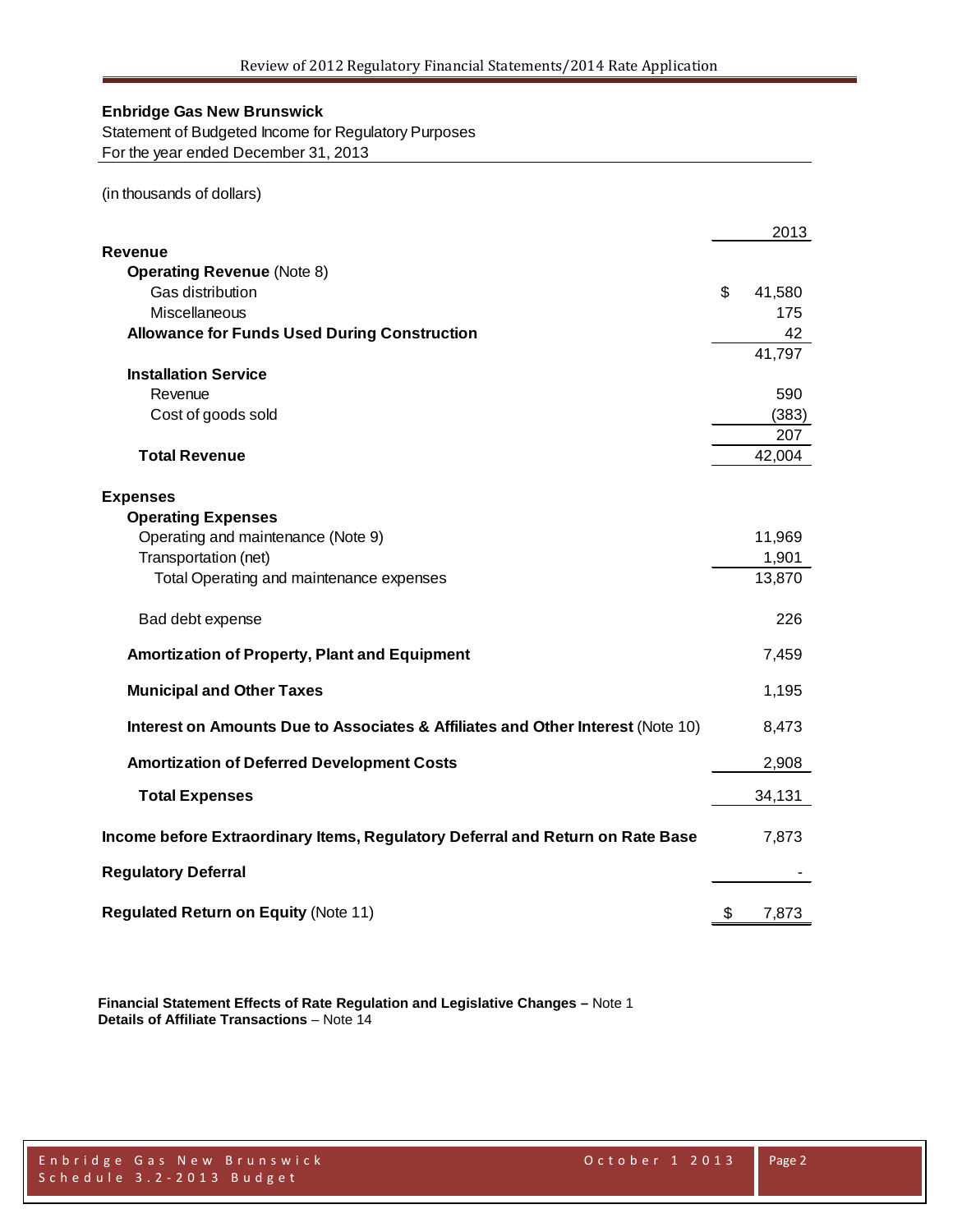Notes to 2013 Budget Regulatory Financial Results For the year ended December 31, 2013

### Note 1 **Financial Statement Effects of Rate Regulation and Legislative Changes**

The Partnership's primary business activities are subject to regulation by the New Brunswick Energy and Utilities Board (EUB). The Partnership follows accounting practices prescribed by its regulator or stipulated in approved ratemaking decisions that are subject to examination and approval by the EUB and are similar to those being used by other enterprises in the gas distribution industry in Canada. Accordingly, the timing and recognition of certain revenues and expenses may differ from that otherwise expected under generally accepted accounting principles (GAAP) applicable to non-regulated operations. The ultimate recoverability of costs incurred is dependent upon the approval of the EUB.

Rate regulation creates differences between the manner in which the Partnership accounts for transactions or events and how they would be accounted for if the Partnership was not subject to rate regulation. The differences in accounting treatment include:

The EUB permits an "allowance for funds used during construction" (AFUDC) to be included in the rate base. In addition, AFUDC is included in the cost of property, plant and equipment and is depreciated over future periods as part of the total cost of the related asset, based on the expectation that depreciation expense, including the AFUDC component, will be approved for inclusion in future rates. AFUDC for rate-regulated entities includes both an interest component and a cost of equity component. In the absence of rate regulation, GAAP would permit the capitalization of only the interest component. Therefore, the initial set up of the equity component as a capitalized asset and the corresponding revenue recognized during the construction phase would not be recognized nor would the subsequent depreciation of the asset.

As prescribed by the EUB, the Partnership does not recognize gains and losses on the sale of all of its natural gas in the statement of income and uses a purchase gas variance account to defer the gain or loss on sale. Non-regulated enterprises would normally account for the gain or loss in the statement of income or comprehensive income.

Enbridge Inc., on behalf of the Partnership, maintains a pension plan which provides defined benefit pension benefits to employees. As prescribed by the EUB, contributions made to the plan are expensed as paid, consistent with the recovery of such costs in rates. Under GAAP, pension costs and obligations for defined benefit pension plans are determined using the projected benefit method and are charged to income as services are rendered.

The Partnership had been subject to non-traditional regulation which recognized its immature nature. Unlike many similar utilities, the Partnership's rates were not set on a cost based methodology. Prior to October 1, 2012, the Partnership's rates were set exclusively based upon a market based methodology, and were based on a targeted savings over alternate fuel for end use customers. This rate setting methodology had been approved by the EUB for use during the development period after which rates are expected to be cost based.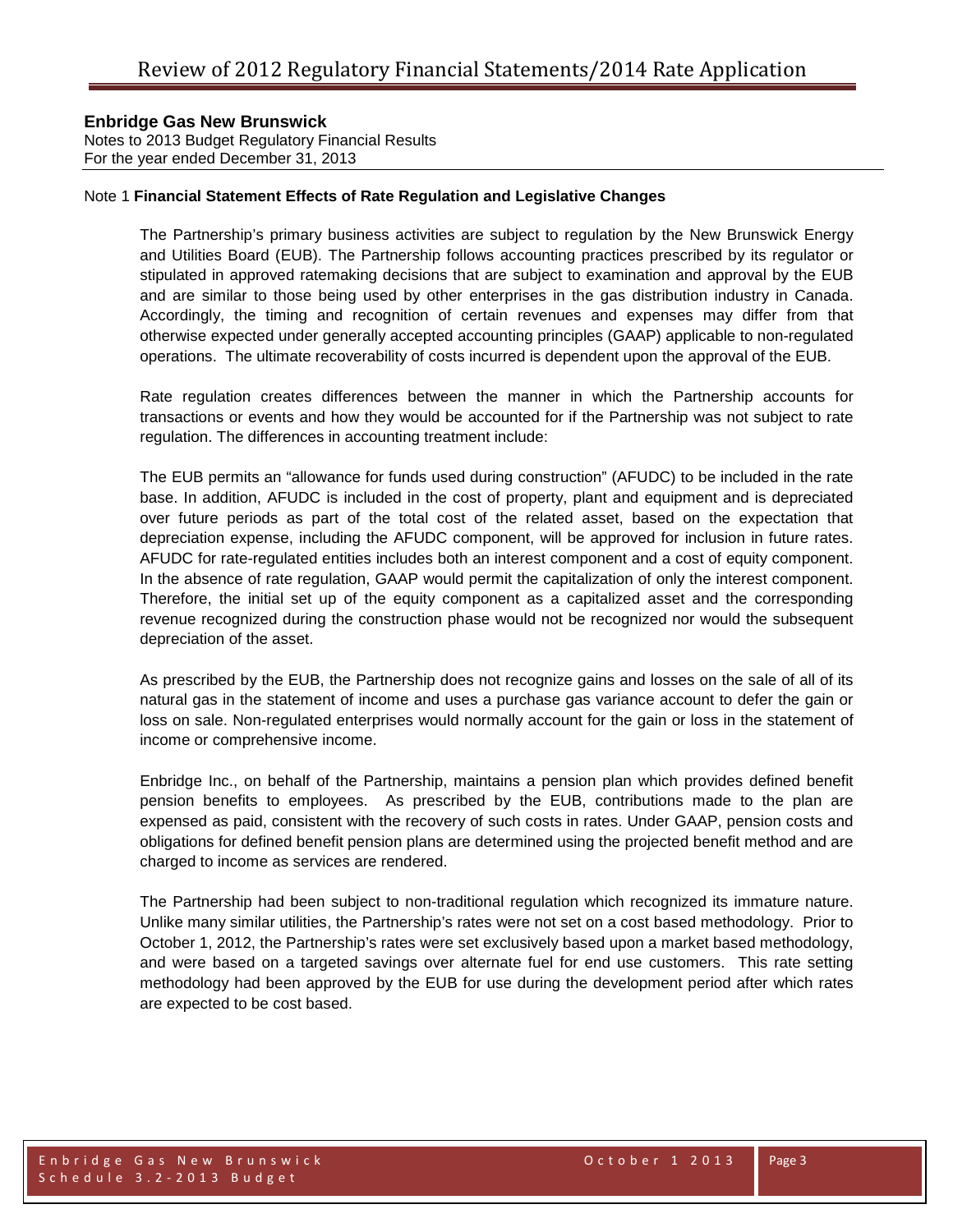Notes to 2013 Budget Regulatory Financial Results For the year ended December 31, 2013

#### Note 1 **Financial Statement Effects of Rate Regulation and Legislative Changes (continued)**

In December 2011, the Province of New Brunswick introduced legislation that outlined new rate classes, and a new rate setting methodology for the Partnership. The legislation subsequently received proclamation on January 18, 2012, with the supporting Regulation being filed April 16, 2012. As a result of the legislation, effective March 1, 2012, the Partnership was directed to combine the Small General Service Residential Oil (SGSRO) and Small General Service Residential Electric (SGSRE) rate classes into a single Small General Service Residential (SGSR) class and apply the SGSRE distribution rate to all customers. In addition, effective October 1, 2012, the Partnership was directed to establish new rate classes for all customers, with rates to be based on the lesser of the market based rate, or the cost of service rate with an allowed multiplier to allow for a level of cross-subsidization with a revenue to cost ratio not exceeding 1.2:1 for any class of customer. The regulation also stipulated the target savings level and alternative fuel sources to be used in determining the market based rates.

The legislation noted above also provided direction with regards to the regulatory deferral account, which the EUB had historically approved to capture the difference between the Partnership's regulated revenues and its revenue requirement, which non-regulated enterprises would not recognize. Based on the legislative changes, the Partnership is no longer permitted to depreciate, amortize, earn a return on, or otherwise consider, the regulatory deferral account when calculating its revenue requirement. In response to this legislation the Partnership has not recorded any adjustments to the regulatory deferral account and it will not be considered for the purpose of establishing the revenue requirement, however it will remain as an asset on Enbridge Gas New Brunswick balance sheet as it remains an asset of the Partnership for regulatory purposes. Similarly, the capital structure associated with the regulatory deferral account will also remain on the balance sheet, however, the debt and equity associated with the regulatory deferral account are not considered when calculating the allowed rate of return for the Partnership.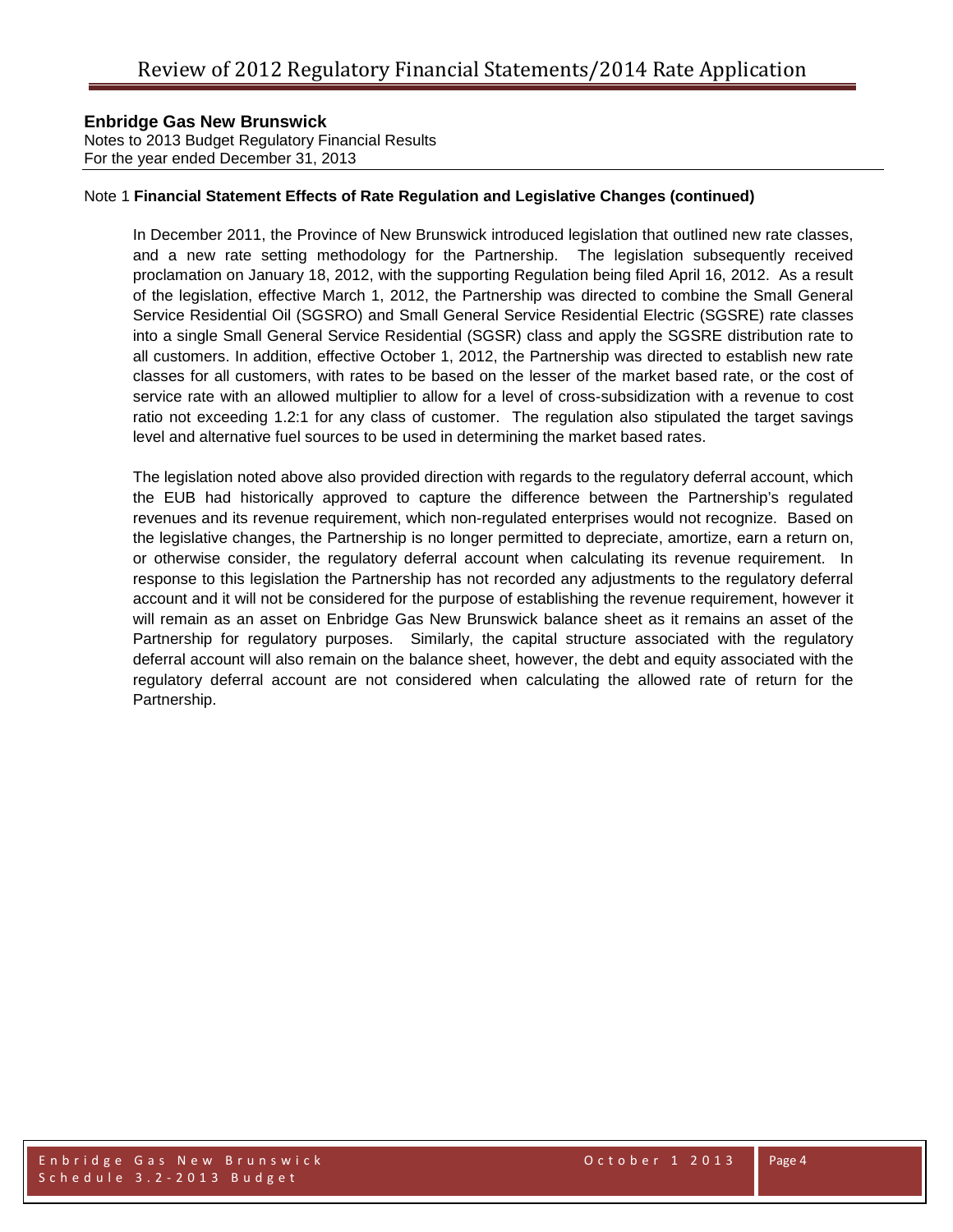Notes to 2013 Budget Regulatory Financial Results For the year ended December 31, 2013

(in thousands of dollars)

## Note 2 **Property, Plant & Equipment**

|                                   | 2013 |             |    |              |    |                 |              |
|-----------------------------------|------|-------------|----|--------------|----|-----------------|--------------|
|                                   |      | Accumulated |    |              |    | <b>Net Book</b> | Rates of     |
|                                   |      | Cost        |    | Amortization |    | Value           | Amortization |
| Property, plant & equipment       |      |             |    |              |    |                 |              |
| General plant                     |      |             |    |              |    |                 |              |
| Computer hardware & software      | \$   | 3,180       | \$ | (2,319)      | \$ | 861             | 28.80%       |
| Tools and work equipment          |      | 886         |    | (325)        |    | 561             | 5.30%        |
| Office furniture and equipment    |      | 485         |    | (157)        |    | 328             | 4.40%        |
| Transportation                    |      | 1,698       |    | (619)        |    | 1,079           | 11.80%       |
| Communications                    |      | 81          |    | (81)         |    |                 | 28.80%       |
| Leasehold improvements            |      | 935         |    | (557)        |    | 378             | 1            |
| Subtotal                          |      | 7,265       |    | (4,058)      |    | 3,207           |              |
| Distribution plant                |      |             |    |              |    |                 |              |
| Land                              |      | 375         |    |              |    | 375             |              |
| Rights of way and easements       |      | 156         |    |              |    | 156             |              |
| <b>Distribution mains</b>         |      | 122,490     |    | (21, 695)    |    | 100,795         | 2.43%        |
| <b>Street services</b>            |      | 58,362      |    | (13, 163)    |    | 45,199          | 3.83%        |
| Meters and regulators             |      | 22,118      |    | (4,995)      |    | 17,123          | 3.83%        |
| <b>Stations</b>                   |      | 11,316      |    | (4, 145)     |    | 7,171           | 4.40%        |
| Subtotal                          |      | 214,817     |    | (43,998)     |    | 170,819         |              |
| Total plant in service            |      | 222,082     |    | (48,056)     |    | 174,026         |              |
| Construction work in progress     |      | 2,009       |    |              |    | 2,009           |              |
| Total property, plant & equipment | \$   | 224,091     | \$ | (48, 056)    | \$ | 176,035         |              |

1 - Amortized over the term of the related leases.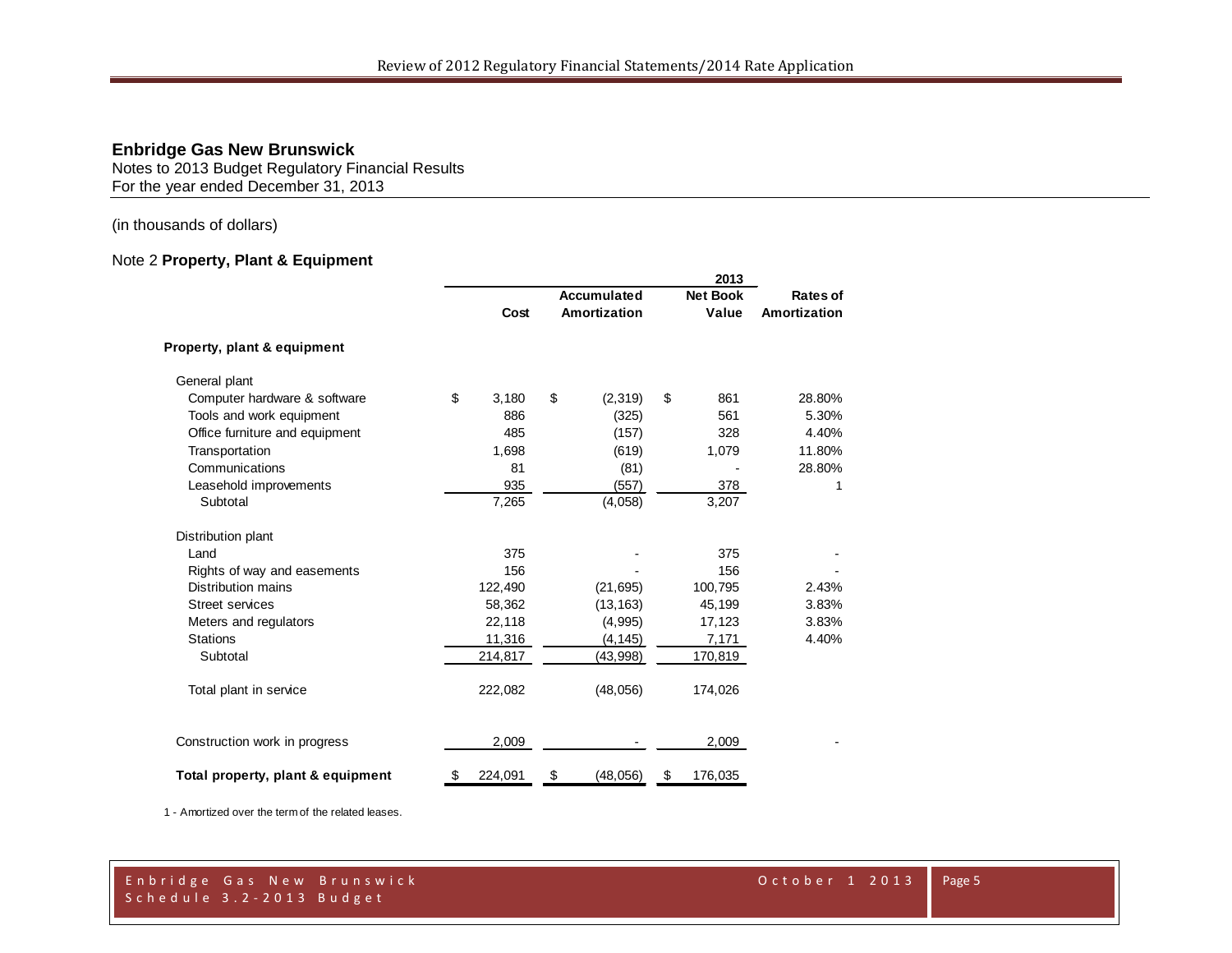Notes to 2013 Budget Regulatory Financial Results For the year ended December 31, 2013

(in thousands of dollars)

## Note 3 **Deferred Development Costs - Net**

|                                          |                      |   |                                    |    | 2013                     |
|------------------------------------------|----------------------|---|------------------------------------|----|--------------------------|
|                                          | Cost                 |   | <b>Accumulated</b><br>Amortization |    | <b>Net Book</b><br>Value |
| Franchise fee<br>Deferred carrying costs | \$<br>1.500<br>1,784 | S | (1,075)<br>(1,784)                 | \$ | 425                      |
| Total deferred development costs, net    | 3.284                | S | (2.859)                            | S  | 425                      |

#### Note 4 **Development O&M Capitalized Costs – Net**

|                                              |         |                                    | 2013                     |
|----------------------------------------------|---------|------------------------------------|--------------------------|
|                                              | Cost    | <b>Accumulated</b><br>Amortization | <b>Net Book</b><br>Value |
| Development O&M capitalized costs            | 114.902 | (17, 768)                          | 97,134                   |
| Total development O&M capitalized costs, net | 114,902 | (17,768)                           | 97,134                   |

Enbridge Gas New Brunswick October 1 2013 Schedule 3.2 - 2013 Budget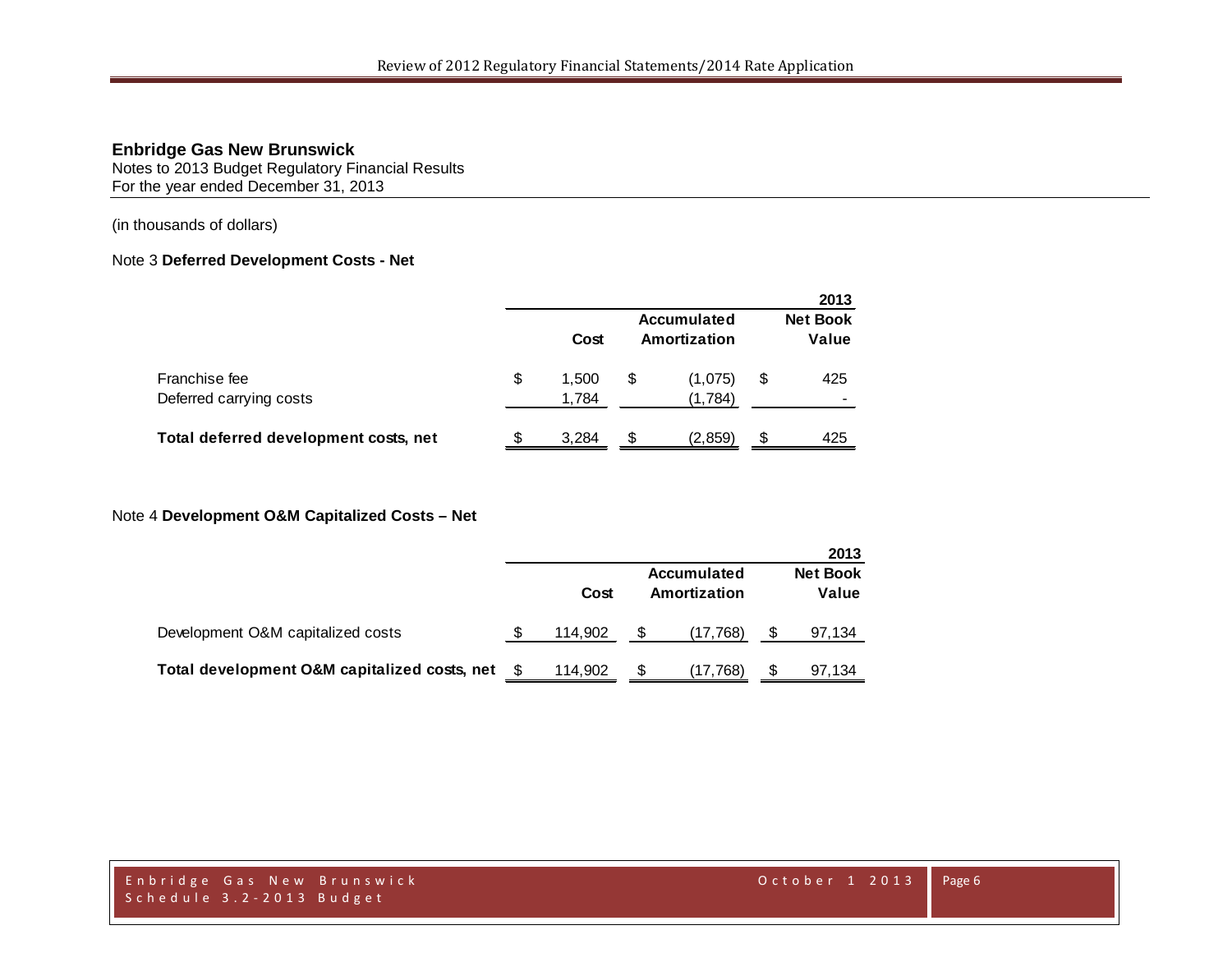Notes to 2013 Budget Regulatory Financial Results For the year ended December 31, 2013

(in thousands of dollars)

## Note 5 **Other Regulated Assets**

|                                |    | 2013   |
|--------------------------------|----|--------|
| Cash, & Short Term Investments | £. | 10,717 |
| Accounts Receivable            |    | 13,607 |
| Long term receivable           |    | 2,992  |
| Inventory                      |    | 1,463  |
|                                | S  | 28.779 |

Enbridge Gas New Brunswick October 1 2013 Schedule 3.2 - 2013 Budget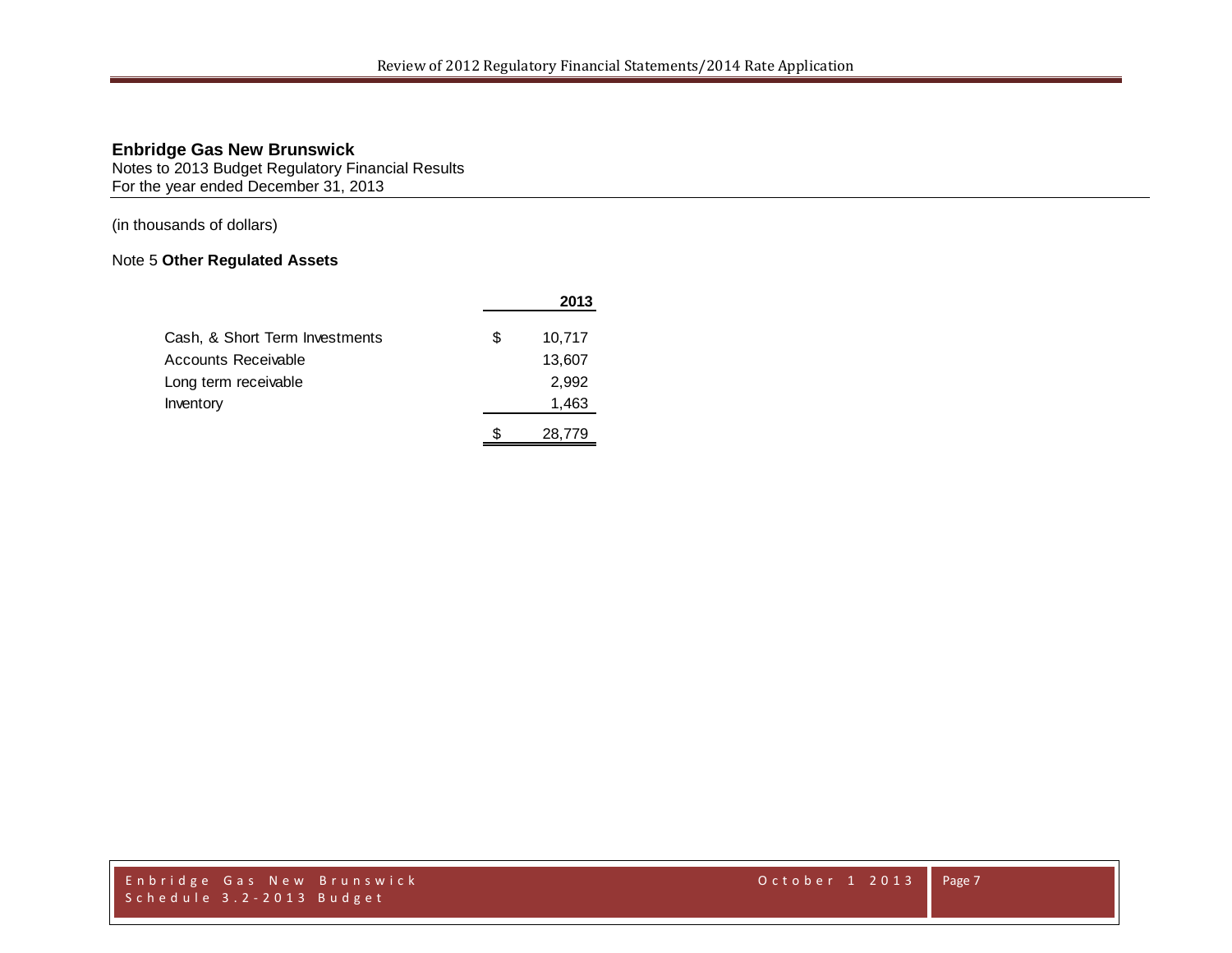Notes to 2013 Budget Regulatory Financial Results For the year ended December 31, 2013

## (in thousands of dollars)

#### Note 6 **Long-term Advances from Associates and Affiliates**

|                                |                   |                      |               |               | 2013                |           |
|--------------------------------|-------------------|----------------------|---------------|---------------|---------------------|-----------|
|                                |                   |                      |               |               | <b>Cost of Debt</b> |           |
|                                | <b>Issue Date</b> | <b>Maturity Date</b> | Amount        | Enbridge Inc. | <b>EGNB</b>         | Regulated |
| <b>Promissory Note</b>         | 30-Nov-04         | 28-Nov-14            | \$<br>5,339   | 5.69%         | 6.95%               | 6.69%     |
| <b>Promissory Note</b>         | 30-Mar-05         | 30-Mar-15            | 6,000         | 5.04%         | 6.93%               | 6.04%     |
| <b>Promissory Note</b>         | 28-Dec-05         | 28-Dec-15            | 14,000        | 4.59%         | 6.53%               | 5.59%     |
| <b>Promissory Note</b>         | 19-Dec-06         | 19-Dec-16            | 21,000        | 4.82%         | 6.52%               | 5.82%     |
| <b>Promissory Note</b>         | 20-Dec-07         | 20-Dec-17            | 29,000        | 5.54%         | 5.85%               | 6.54%     |
| Promissory Note                | 25-Jun-09         | 25-Jun-14            | 25,000        | 4.37%         | 5.37%               | 5.37%     |
| <b>Promissory Note</b>         | $9-Dec-09$        | $9-Dec-19$           | 21,000        | 4.63%         | 5.63%               | 5.63%     |
| <b>Promissory Note</b>         | 24-Aug-10         | 24-Aug-15            | 12,000        | 3.22%         | 4.22%               | 4.22%     |
| <b>Promissory Note</b>         | 22-Sep-10         | 22-Sep-15            | 9,000         | 3.25%         | 4.25%               | 4.25%     |
| <b>Promissory Note</b>         | 30-Dec-11         | 30-Dec-21            | 18,000        | 4.50%         | 5.50%               | 5.50%     |
| Total long-term advances       |                   |                      |               |               |                     |           |
| from associates and affiliates |                   |                      | \$<br>160,339 | 4.52%         | 5.61%               | 5.52%     |

The cost of debt of EGNB is limited to the actual borrowing rate of Enbridge Inc. plus 1%.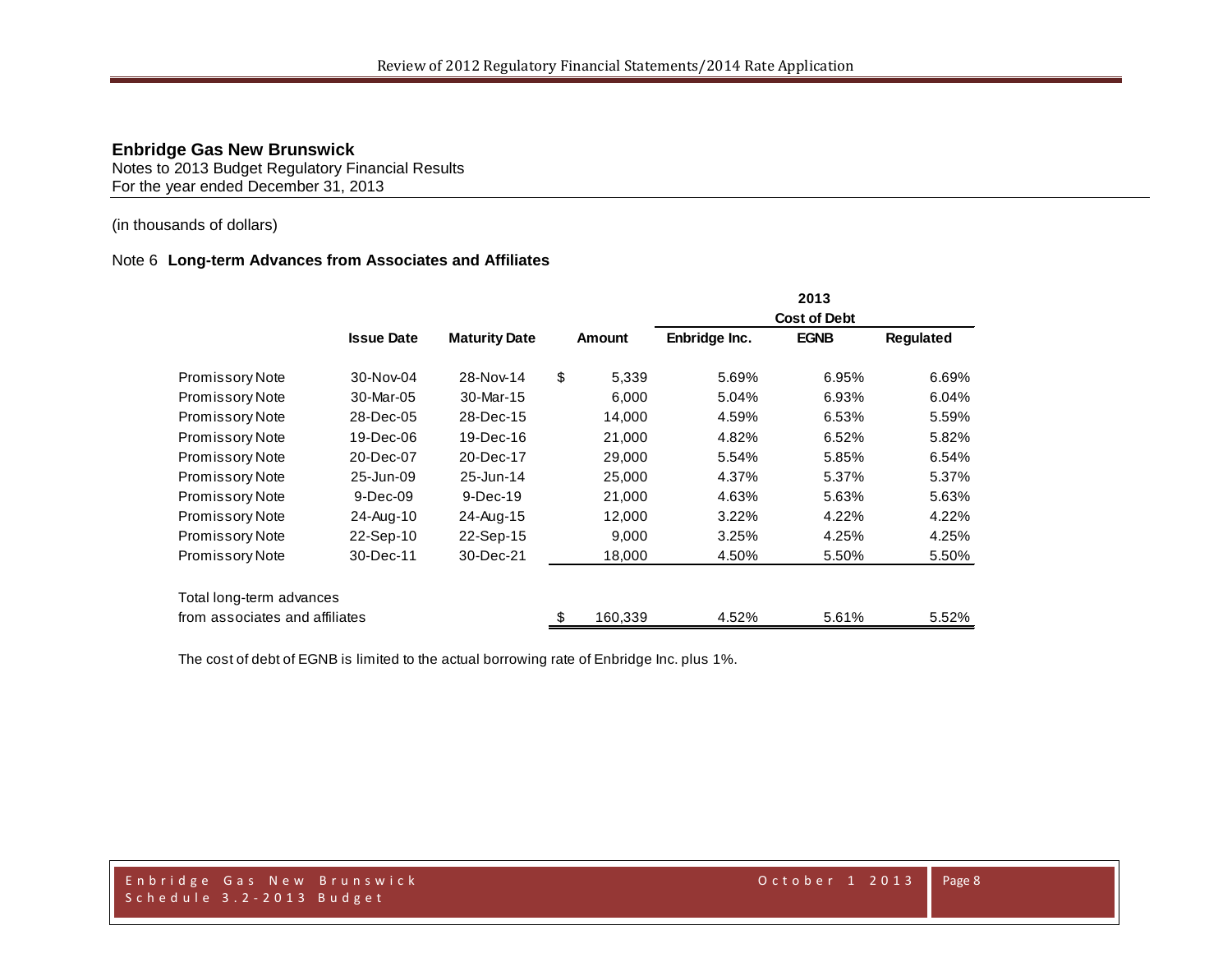Notes to 2013 Budget Regulatory Financial Results For the year ended December 31, 2013

(in thousands of dollars)

## Note 7 **Other Regulated Liabilities**

|                                                |     | 2013   |
|------------------------------------------------|-----|--------|
| Due to affiliated companies                    |     | 9.712  |
| <b>Accounts Payable</b>                        |     | 4.983  |
| Long Term Deferred Post Employment Liabilities |     | 2,464  |
|                                                | \$. | 17,159 |

Enbridge Gas New Brunswick October 1 2013 Schedule 3.2 - 2013 Budget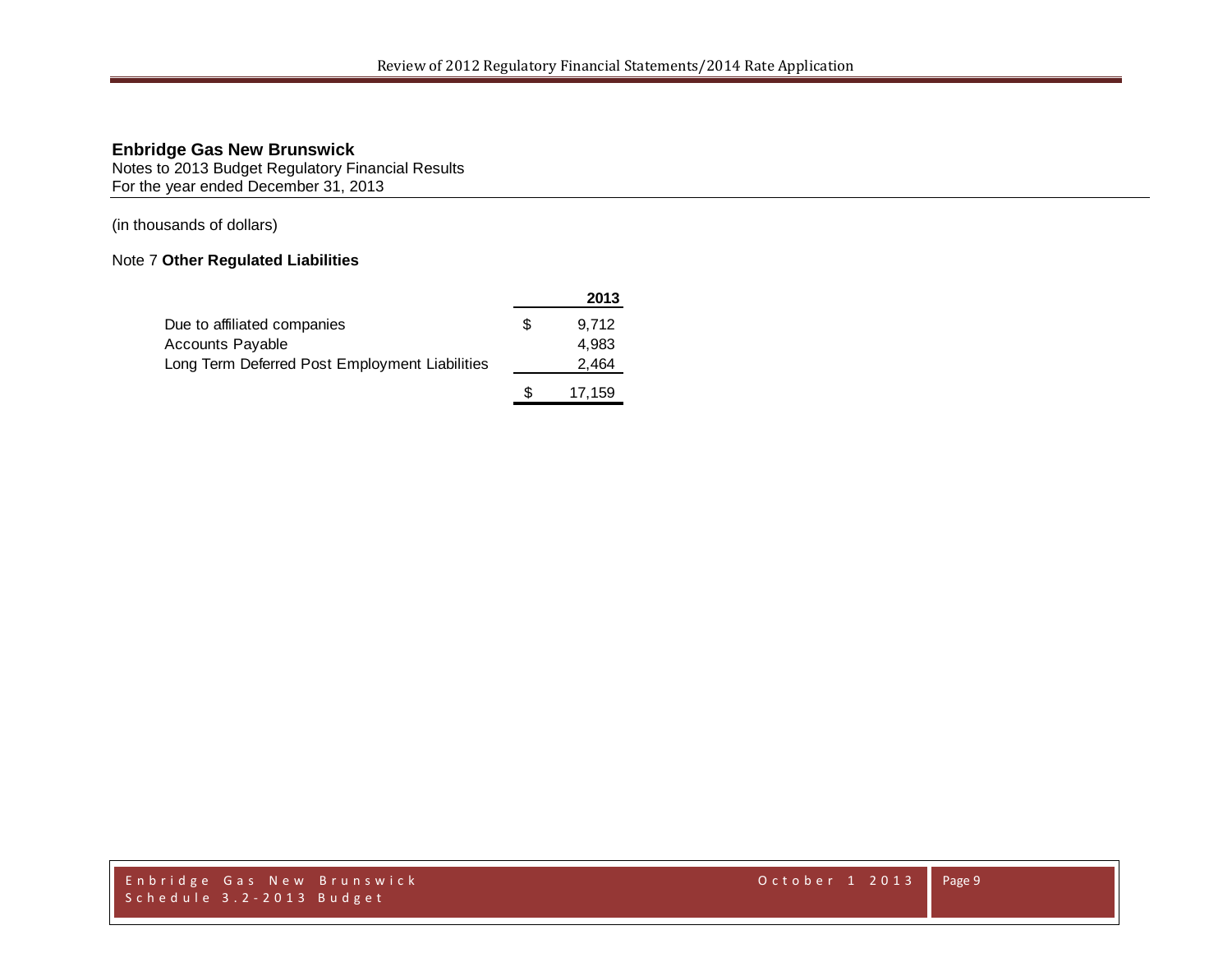Notes to 2013 Budget Regulatory Financial Results For the year ended December 31, 2013

(in thousands of dollars)

#### Note 8 **Operating Revenue**

## a**. Gas Distribution**

|                                                                                                                                                                                                                 | 2013                                                     |                                         |                                             |  |  |
|-----------------------------------------------------------------------------------------------------------------------------------------------------------------------------------------------------------------|----------------------------------------------------------|-----------------------------------------|---------------------------------------------|--|--|
|                                                                                                                                                                                                                 | <b>Revenue</b>                                           |                                         | <b>Customers Throughput</b><br>TJs          |  |  |
| <b>Small General Service (SGS)</b><br>Mid-General Service (MGS)<br>Large General Service (LGS)<br><b>Contract General Service (CGS)</b><br>Industrial Contract General Service (ICGS)<br>Off-Peak Service (OPS) | \$<br>11,937<br>11,156<br>7,571<br>5,129<br>5,683<br>104 | 9,962<br>1,623<br>456<br>96<br>10<br>15 | 861<br>965<br>1,088<br>1,267<br>2,102<br>29 |  |  |
| Total                                                                                                                                                                                                           | 41,580                                                   | 12,162                                  | 6,312                                       |  |  |

1 Terajoule (TJ) = 1,000 Gigajoules (GJ)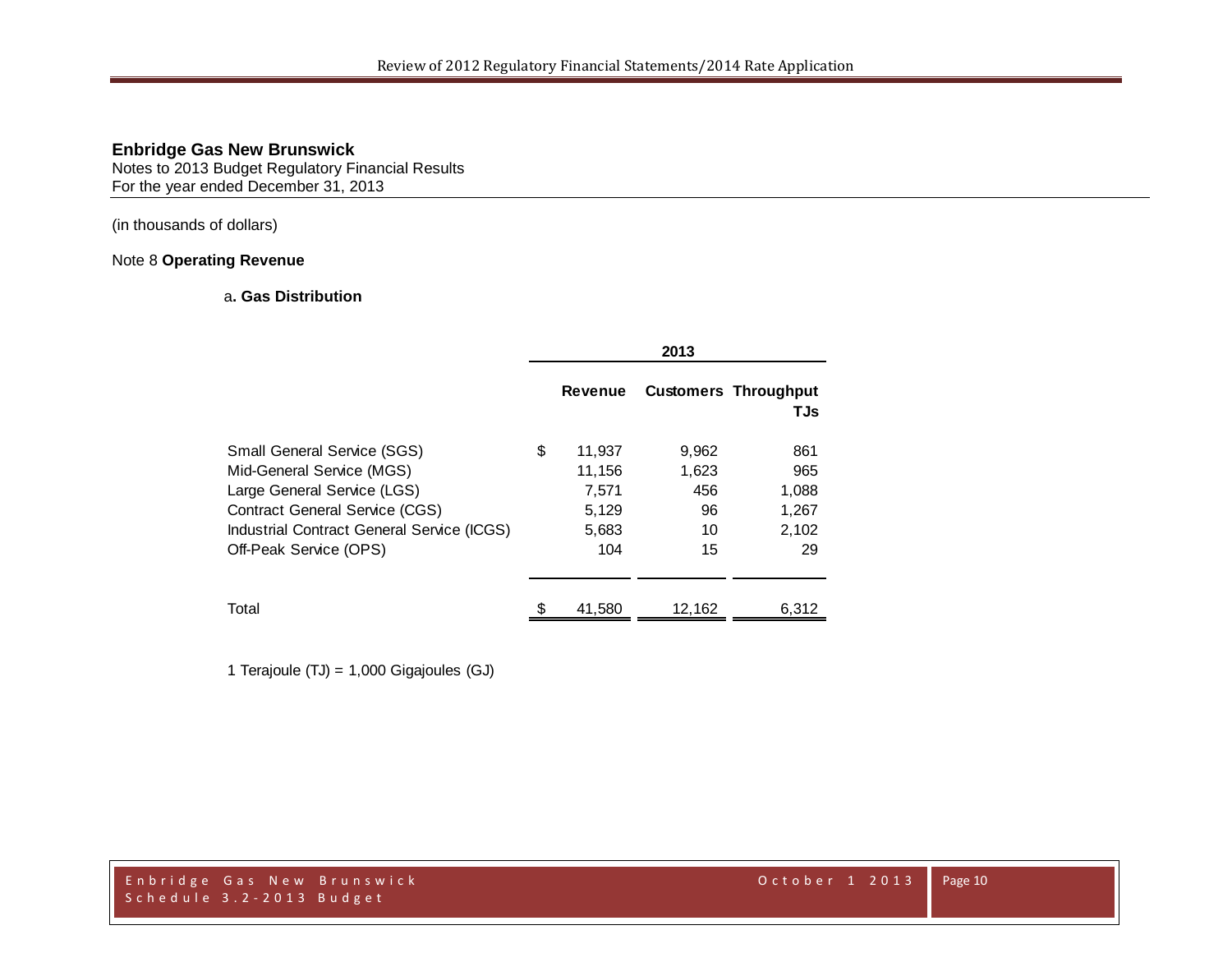Notes to 2013 Budget Regulatory Financial Results For the year ended December 31, 2013

(in thousands of dollars)

#### Note 8 **Operating Revenue (continued)**

### **b. Miscellaneous**

|                                                             |     | 2013 |
|-------------------------------------------------------------|-----|------|
| Agent billing and collection<br>Other miscellaneous revenue | \$. | 169  |
| <b>Total miscellaneous</b>                                  |     | 175  |

#### **Details of Agent Billing and Collection Revenue**

(in dollars)

|                                            | 2013      |
|--------------------------------------------|-----------|
| Small general service (SGS)                | \$140,141 |
| Mid-General Service (MGS)                  | 17,199    |
| Large General Service (LGS)                | 9,094     |
| <b>Contract General Service (CGS)</b>      | 764       |
| Industrial Contract General Service (ICGS) | 764       |
| Off-Peak Service (OPS)                     | 820       |
| Total agent billing and collection revenue | 168,782   |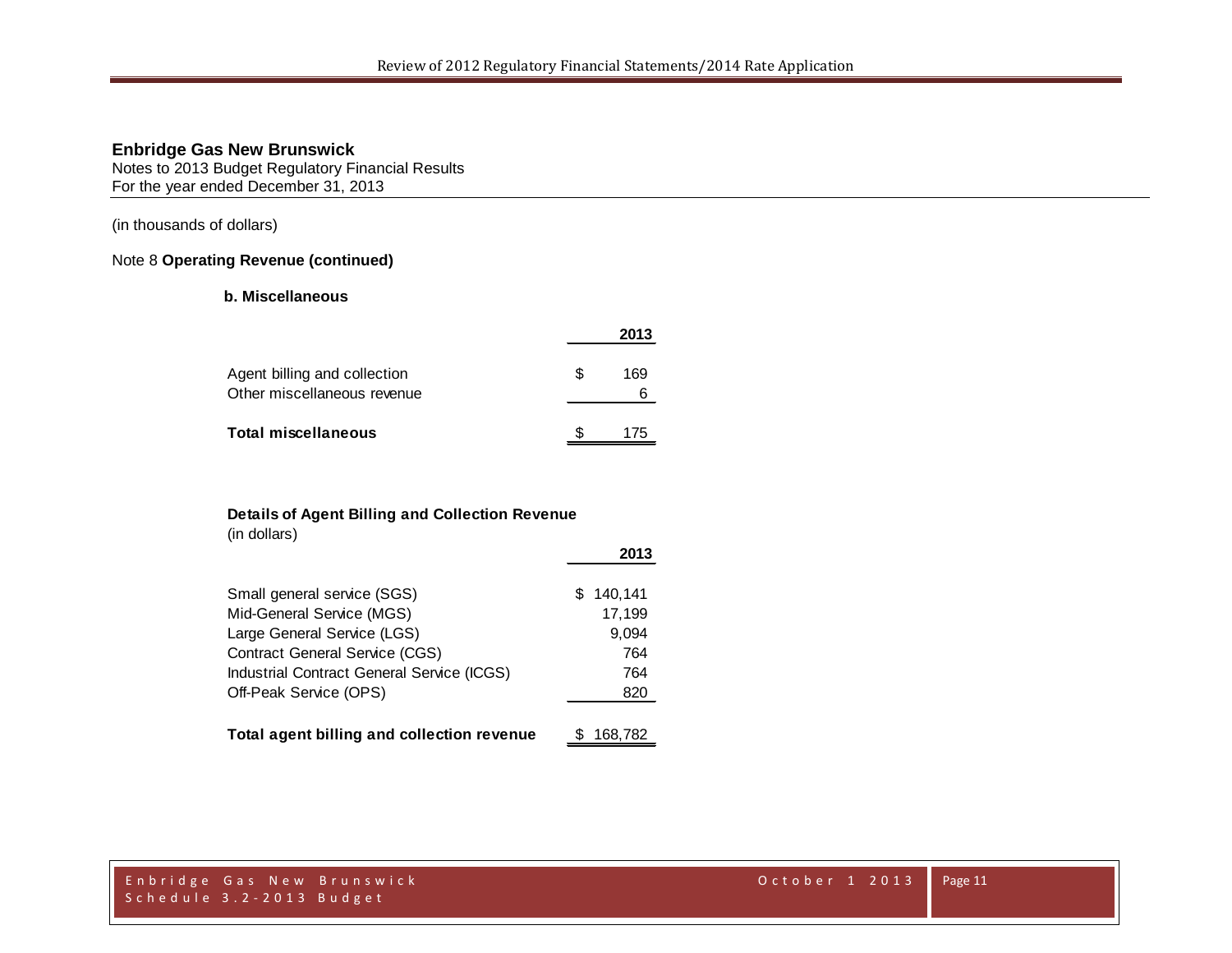Notes to 2013 Budget Regulatory Financial Results For the year ended December 31, 2013

(in thousands of dollars)

## Note 9 **Operating and Maintenance Expenses**

|                                           | 2013         |
|-------------------------------------------|--------------|
|                                           |              |
| Corporate management                      | \$<br>1,181  |
| Corporate administration                  | 1,240        |
| Financial reporting                       | 639          |
| Information technology                    | 980          |
| Regulatory & upstream                     | 1,114        |
| Sales & marketing                         | 1,998        |
| Distribution & maintanance                | 5,727        |
| Customer care                             | 1,329        |
| Human resources                           | 2,799        |
| Gas transportation and related activities | 1,901        |
| Total                                     | 18,908       |
| Capitalized to:                           |              |
| Property, plant & equipment               | 5,038        |
| Development O&M capitalized costs         |              |
| <b>Total capitalized</b>                  | 5,038        |
| Total                                     | \$<br>13,870 |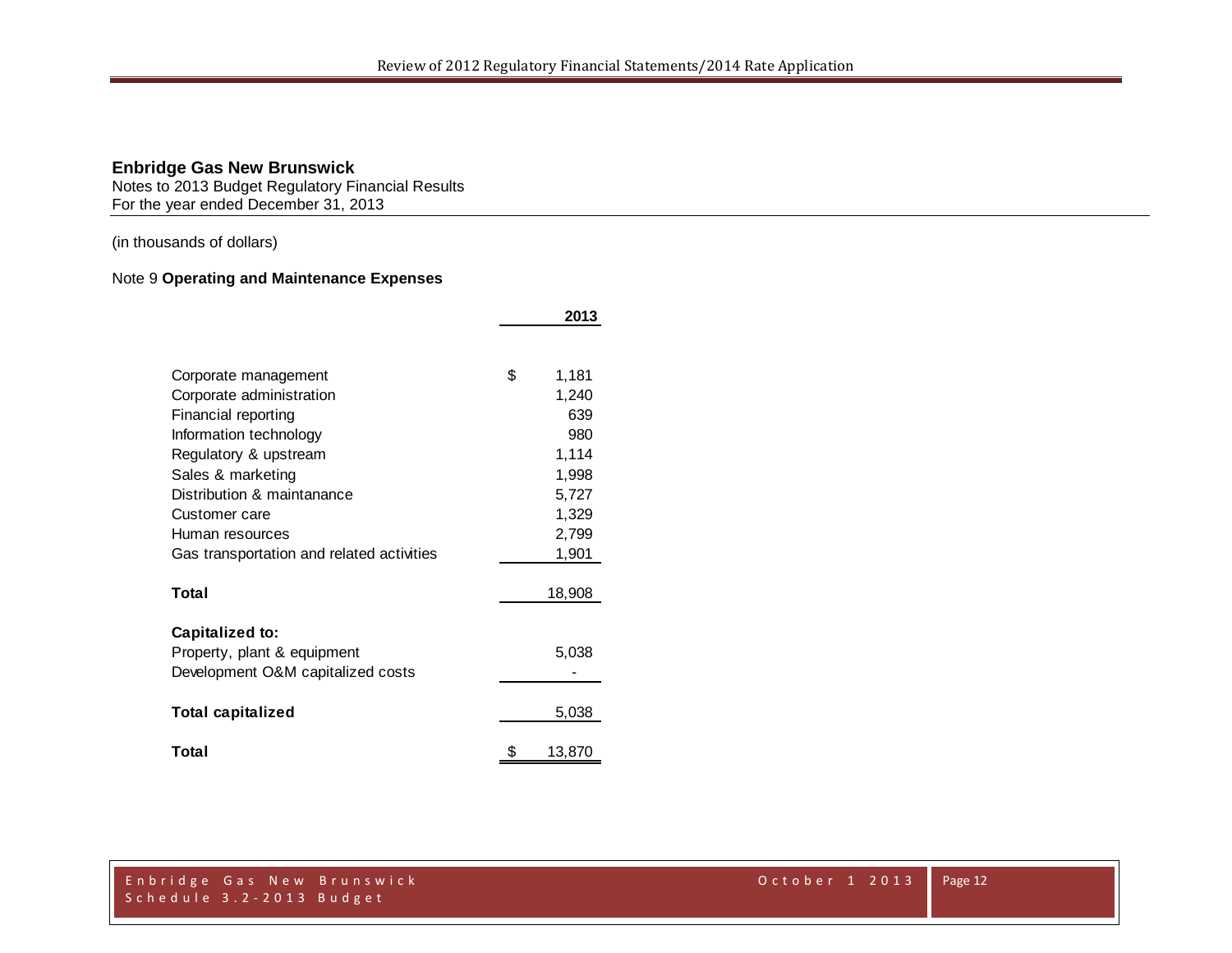Notes to 2013 Budget Regulatory Financial Results For the year ended December 31, 2013

(in thousands of dollars)

#### Note 10 **Interest on Amounts Due to Associates & Affiliates and Other Interest**

|                                                                                                    |      | 2013        |
|----------------------------------------------------------------------------------------------------|------|-------------|
| Interest on long-term debt<br>AIDC - allowance for funds used during construction (debt component) | \$.  | 8.457<br>16 |
| Total interest on amounts due to associates & affiliates and other interest                        | - \$ | 8.473       |

#### Note 11 **Regulated Return on Equity**

|                                                                                                      | 2013              |
|------------------------------------------------------------------------------------------------------|-------------------|
| Regulated return on equity<br>AEDC - allowance for funds used during construction (equity component) | \$<br>7.847<br>26 |
| Total regulated return on equity                                                                     | 7.873             |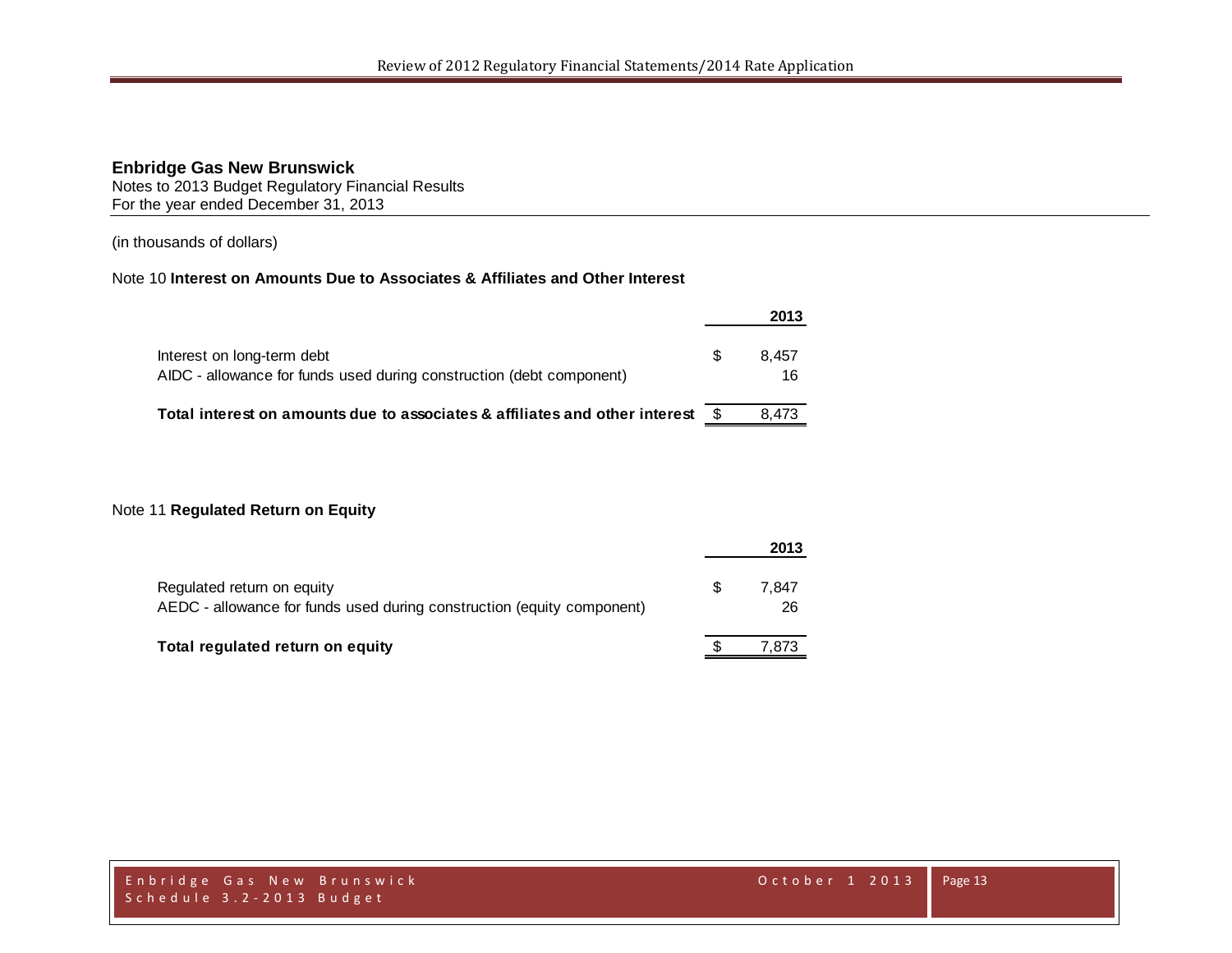Notes to 2013 Budget Regulatory Financial Results For the year ended December 31, 2013

(in thousands of dollars)

## Note 12**Rate Base for Regulatory Purposes6**

|                                                                      |    | 2013                            |  |  |  |  |  |  |  |
|----------------------------------------------------------------------|----|---------------------------------|--|--|--|--|--|--|--|
| Property, plant & equipment                                          |    |                                 |  |  |  |  |  |  |  |
| Cost<br>Accumulated amortization<br>Net                              | \$ | 222,082<br>(48, 056)<br>174,026 |  |  |  |  |  |  |  |
| Deferred charges                                                     |    |                                 |  |  |  |  |  |  |  |
| Franchise fee, at cost<br>Accumulated amortization<br>Net            |    | 1,500<br>(1,075)<br>425         |  |  |  |  |  |  |  |
| Development O&M capitalized costs<br>Accumulated amortization<br>Net |    | 114,902<br>(17, 768)<br>97,134  |  |  |  |  |  |  |  |
| Deferred carrying costs, at cost<br>Accumulated amortization<br>Net  |    | 1,784<br>(1,784)                |  |  |  |  |  |  |  |
| Deferral account                                                     |    |                                 |  |  |  |  |  |  |  |
| <b>Total deferred charges</b>                                        |    | 97,559                          |  |  |  |  |  |  |  |
| <b>Term deposit</b>                                                  |    | 2,978                           |  |  |  |  |  |  |  |
| <b>Working capital allowance</b>                                     |    | 1,486                           |  |  |  |  |  |  |  |
| Total rate base                                                      | \$ | 276,049                         |  |  |  |  |  |  |  |
| Average rate base                                                    | \$ | 276,370                         |  |  |  |  |  |  |  |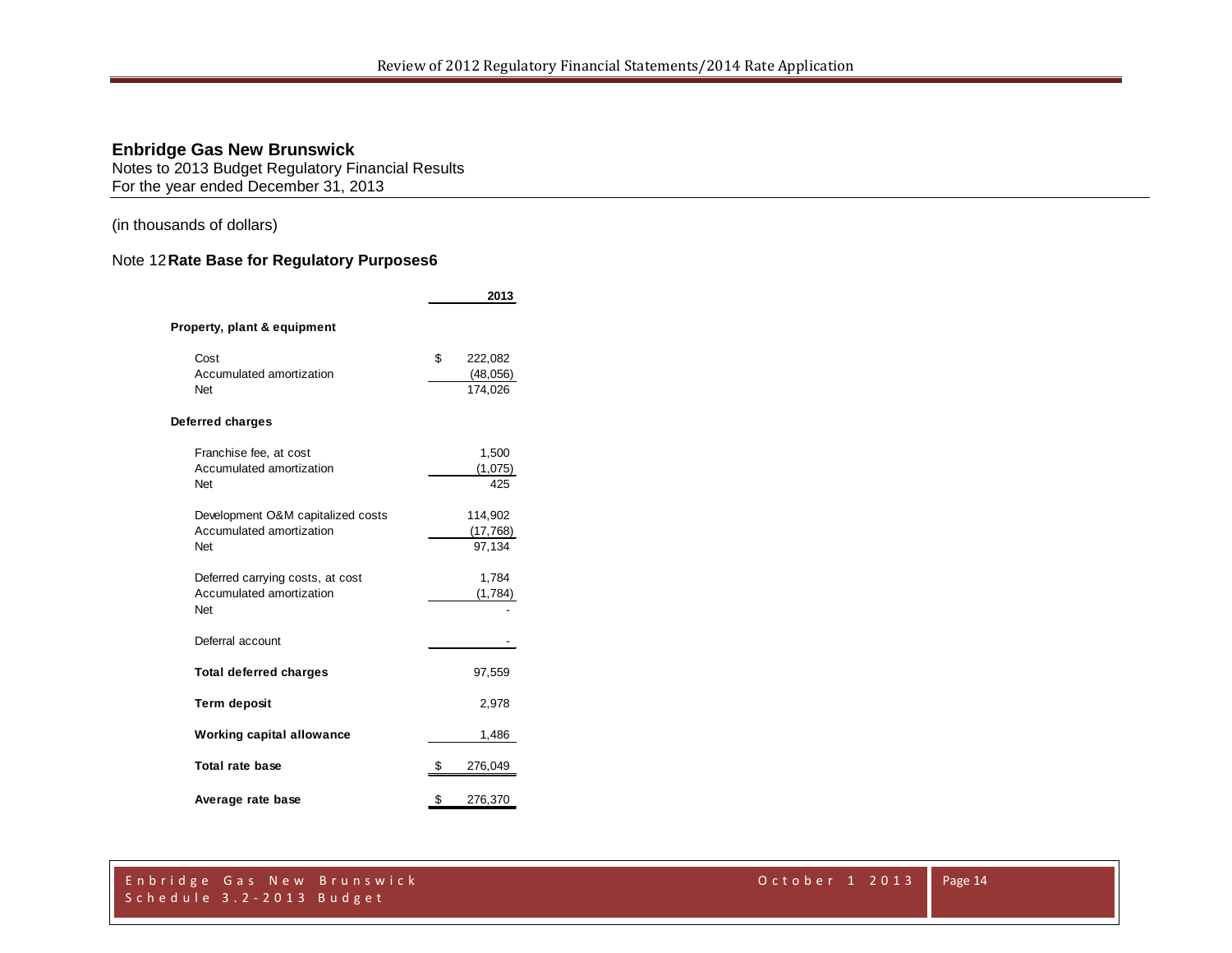Notes to 2013 Budget Regulatory Financial Results For the year ended December 31, 2013

(in thousands of dollars)

## Note 13**Capital Structure for Regulatory Purposes**

|                                                              | 2013          |
|--------------------------------------------------------------|---------------|
| Capital structure                                            |               |
| Long-term debt                                               | \$<br>160,339 |
| Equity <sup>1</sup>                                          | 127,853       |
| Total                                                        | \$<br>288,192 |
| Capital structure percentage                                 |               |
| Long-term debt                                               | 55.64%        |
| Equity                                                       | 44.36%        |
| Total                                                        | 100.00%       |
| Capital structure average percentage for regulatory purposes |               |
| Long-term debt                                               | 55.47%        |
| Equity                                                       | 44.53%        |
| Total                                                        | 100.00%       |

#### **Weighted cost of capital for regulatory purposes**

| Long-term debt<br>Equity<br>Total                             | 3.06%<br>4.85%<br>7.91%  |  |  |
|---------------------------------------------------------------|--------------------------|--|--|
| <b>Regulated Equity</b><br>Equity to Fund Regulatory Deferral | \$<br>127,853<br>100,099 |  |  |
| <b>Total Equity</b>                                           | 227,952                  |  |  |